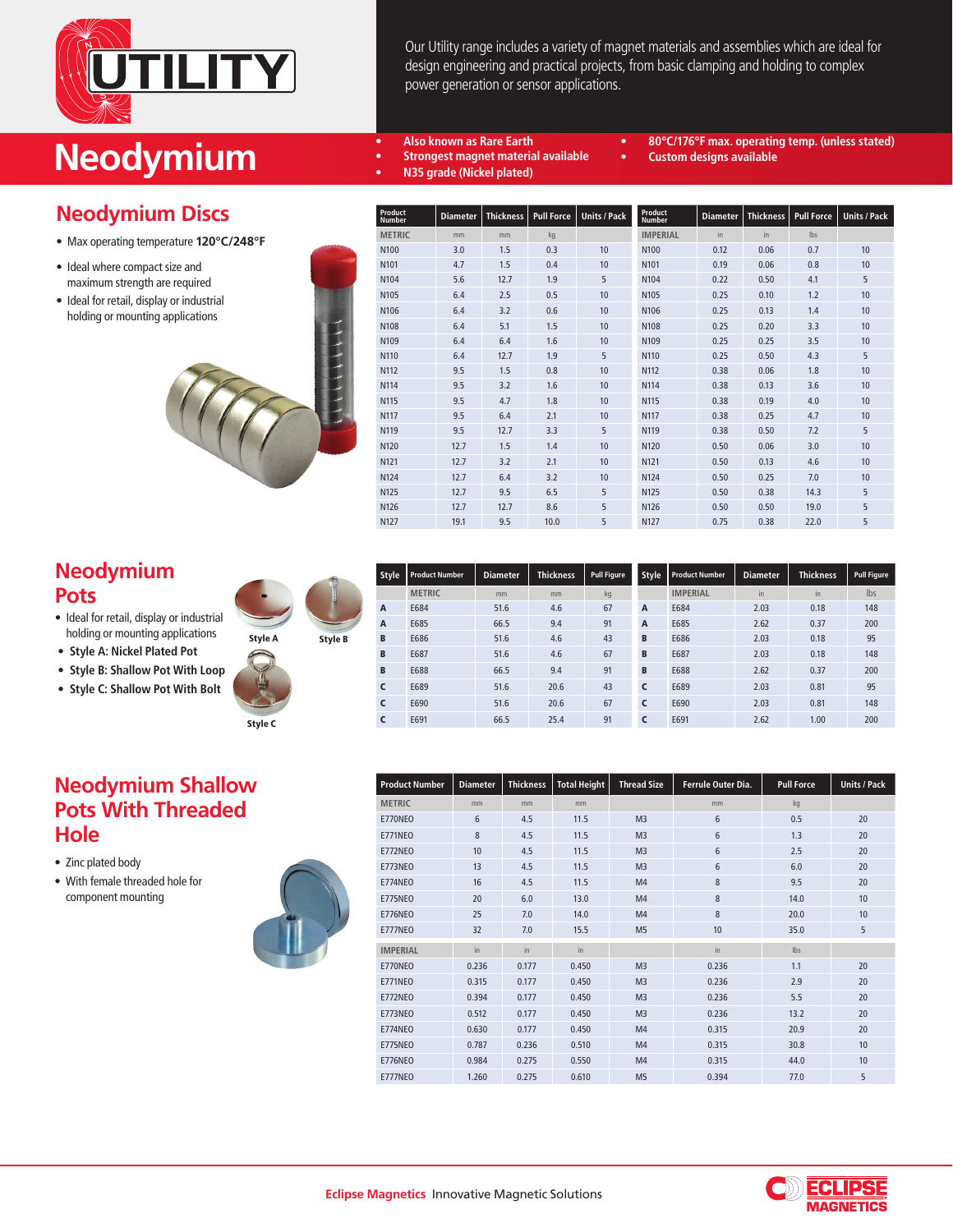

#### **Neodymium Shallow Pots With Countersunk Hole**

- Zinc plated body
- With countersunk hole for



# **Neodymium Hook Magnet**



• Ideal for use in office, basement, garage, or home organization applications

# **Neodymium Pot With Swivel Hook**

• Ideal for use in office, basement, garage, or home organization applications

# **Neodymium Bi-Pole Deep Pots With Threaded Hole**



• Aluminum pot with mild steel pole pieces

# **Alnico**

# **Alnico Pots**

- Max operating temperature **220°C / 425°F**
- Mild steel pot, aluminium spacer
- Typical Applications: Gripping, lifting, • positioning jigs, soldering fixtures, general securing and fixtures



| <b>Product Number</b> | <b>Diameter</b> | Length | <b>Thread Size</b> | <b>Pull Force</b> | <b>Product Number</b> | <b>Diameter</b> | Length | <b>Thread Size</b> | <b>Pull Force</b> |
|-----------------------|-----------------|--------|--------------------|-------------------|-----------------------|-----------------|--------|--------------------|-------------------|
| <b>METRIC</b>         | mm              | mm     |                    | kq                | <b>IMPERIAL</b>       | in              | in     |                    | lbs               |
| M19169NK              | 6.35            | 12.70  | No. 6 UNC          | 0.09              | M19169NK              | 0.250           | 0.500  | No. 6 UNC          | 0.2               |
| <b>M19170NK</b>       | 6.35            | 19.05  | No. 6 UNC          | 0.14              | M19170NK              | 0.250           | 0.750  | No. 6 UNC          | 0.3               |
| M19171NK              | 6.35            | 25.40  | No. 6 UNC          | 0.18              | M19171NK              | 0.250           | 1.000  | No. 6 UNC          | 0.4               |
| M19172NK              | 9.53            | 12.70  | No. 6 UNC          | 0.64              | M19172NK              | 0.375           | 0.500  | No. 6 UNC          | 1.4               |
| M19173NK              | 9.53            | 19.05  | No. 6 UNC          | 0.68              | M19173NK              | 0.375           | 0.750  | No. 6 UNC          | 1.5               |
| M19174NK              | 12.70           | 25.40  | No. 6 UNC          | 0.77              | M19174NK              | 0.375           | 1.000  | No. 6 UNC          | 1.7               |
| M19175NK              | 12.70           | 12.70  | No. 6 UNC          | 1.13              | M19175NK              | 0.500           | 0.500  | No. 6 UNC          | 2.5               |
| M19176NK              | 12.70           | 19.05  | No. 6 UNC          | 1.36              | M19176NK              | 0.500           | 0.750  | No. 6 UNC          | 3.0               |
| M19177NK              | 12.70           | 25.40  | No. 6 UNC          | 1.36              | M19177NK              | 0.500           | 1.000  | No. 6 UNC          | 3.0               |
| M19178NK              | 15.88           | 12.70  | <b>No. 10 UNC</b>  | 1.04              | M19178NK              | 0.625           | 0.500  | <b>No. 10 UNC</b>  | 2.3               |
| M19179NK              | 15.88           | 19.05  | <b>No. 10 UNC</b>  | 1.81              | M19179NK              | 0.625           | 0.750  | <b>No. 10 UNC</b>  | 4.0               |
| M19180NK              | 15.88           | 25.40  | <b>No. 10 UNC</b>  | 1.81              | M19180NK              | 0.625           | 1.000  | <b>No. 10 UNC</b>  | 4.0               |
| M19181NK              | 19.05           | 12.70  | No. 10 UNC         | 2.27              | M19181NK              | 0.750           | 0.500  | No. 10 UNC         | 5.0               |
| M19182NK              | 19.05           | 19.05  | <b>No. 10 UNC</b>  | 4.08              | M19182NK              | 0.750           | 0.750  | <b>No. 10 UNC</b>  | 9.0               |
| M19183NK              | 19.05           | 25.40  | <b>No. 10 UNC</b>  | 4.08              | M19183NK              | 0.750           | 1.000  | <b>No. 10 UNC</b>  | 9.0               |
| M19184NK              | 25.40           | 12.70  | <b>1/4" UNC</b>    | 3.18              | M19184NK              | 1.000           | 0.500  | 1/4" UNC           | 7.0               |
| M19185NK              | 25.40           | 19.05  | <b>1/4" UNC</b>    | 6.35              | M19185NK              | 1.000           | 0.750  | 1/4" UNC           | 14.0              |
| M19186NK              | 25.40           | 25.40  | 1/4" UNC           | 7.26              | M19186NK              | 1.000           | 1.000  | <b>1/4" UNC</b>    | 16.0              |
| M19187NK              | 31.75           | 12.70  | <b>1/4" UNC</b>    | 2.72              | M19187NK              | 1.250           | 0.500  | <b>1/4" UNC</b>    | 6.0               |
| M19188NK              | 31.75           | 19.05  | 1/4" UNC           | 6.80              | M19188NK              | 1.250           | 0.750  | <b>1/4" UNC</b>    | 15.0              |
| M19189NK              | 31.75           | 25.40  | <b>1/4" UNC</b>    | 9.98              | M19189NK              | 1.250           | 1.000  | 1/4" UNC           | 22.0              |
| M19190NK              | 31.75           | 31.75  | <b>1/4" UNC</b>    | 11.34             | M19190NK              | 1.250           | 1.250  | <b>1/4" UNC</b>    | 25.0              |





| <b>Diameter</b> | <b>Thickness</b> |      | <b>Thread Size</b> | <b>Pull Force</b> | <b>Units / Pack</b> |
|-----------------|------------------|------|--------------------|-------------------|---------------------|
| mm              | mm               | mm   |                    | kg                |                     |
| 36.1            | 6.35             | 6.35 | No. 6-32 UNC       | 18.1              |                     |
| in.             | in.              | in.  |                    | lbs               |                     |
| 1.42            | 0.25             | 0.25 | No. 6-32 UNC       | 40.0              |                     |
|                 |                  |      |                    | Thread Length     |                     |

| <b>Product Number</b> | <b>Diameter</b> | <b>Thickness</b> | <b>Pull Force</b> | <b>Units / Pack</b> |
|-----------------------|-----------------|------------------|-------------------|---------------------|
| <b>METRIC</b>         | mm              | mm               | kg                |                     |
| E2227                 | 38.1            | 12.7             | 29.5              |                     |
| <b>IMPERIAL</b>       | in              | in               | lbs               |                     |
| E2227                 | 1.50            | 0.50             | 65.0              |                     |

| Product<br><b>Number</b> | <b>Diameter</b> | <b>Height</b> | <b>Thread</b><br><b>Size</b> | Pull<br>Force | Units<br>Pack | Product<br><b>Number</b> | <b>Diameter</b> | <b>Height</b> | <b>Thread</b><br>Size | Pull<br>Force | Units /<br>Pack |
|--------------------------|-----------------|---------------|------------------------------|---------------|---------------|--------------------------|-----------------|---------------|-----------------------|---------------|-----------------|
| <b>METRIC</b>            | mm              | mm            |                              | kg            |               | <b>IMPERIAL</b>          | in              | in            |                       | lbs           |                 |
| <b>NH025</b>             | 12.7            | 12            | M <sub>5</sub>               | 2.5           | 10            | <b>NH025</b>             | 0.500           | 0.472         | M <sub>5</sub>        | 5.5           | 10              |
| <b>NH065</b>             | 16.0            | 16            | M <sub>6</sub>               | 8.0           | 10            | <b>NH065</b>             | 0.630           | 0.630         | M <sub>6</sub>        | 17.6          | 10              |
| <b>NH130</b>             | 22.2            | 20            | M <sub>6</sub>               | 16.0          | ς             | <b>NH130</b>             | 0.874           | 0.787         | M <sub>6</sub>        | 35.3          |                 |
| <b>NH240</b>             | 25.4            | 25            | M <sub>6</sub>               | 25.0          |               | <b>NH240</b>             | 1.000           | 0.984         | M <sub>6</sub>        | 55.1          |                 |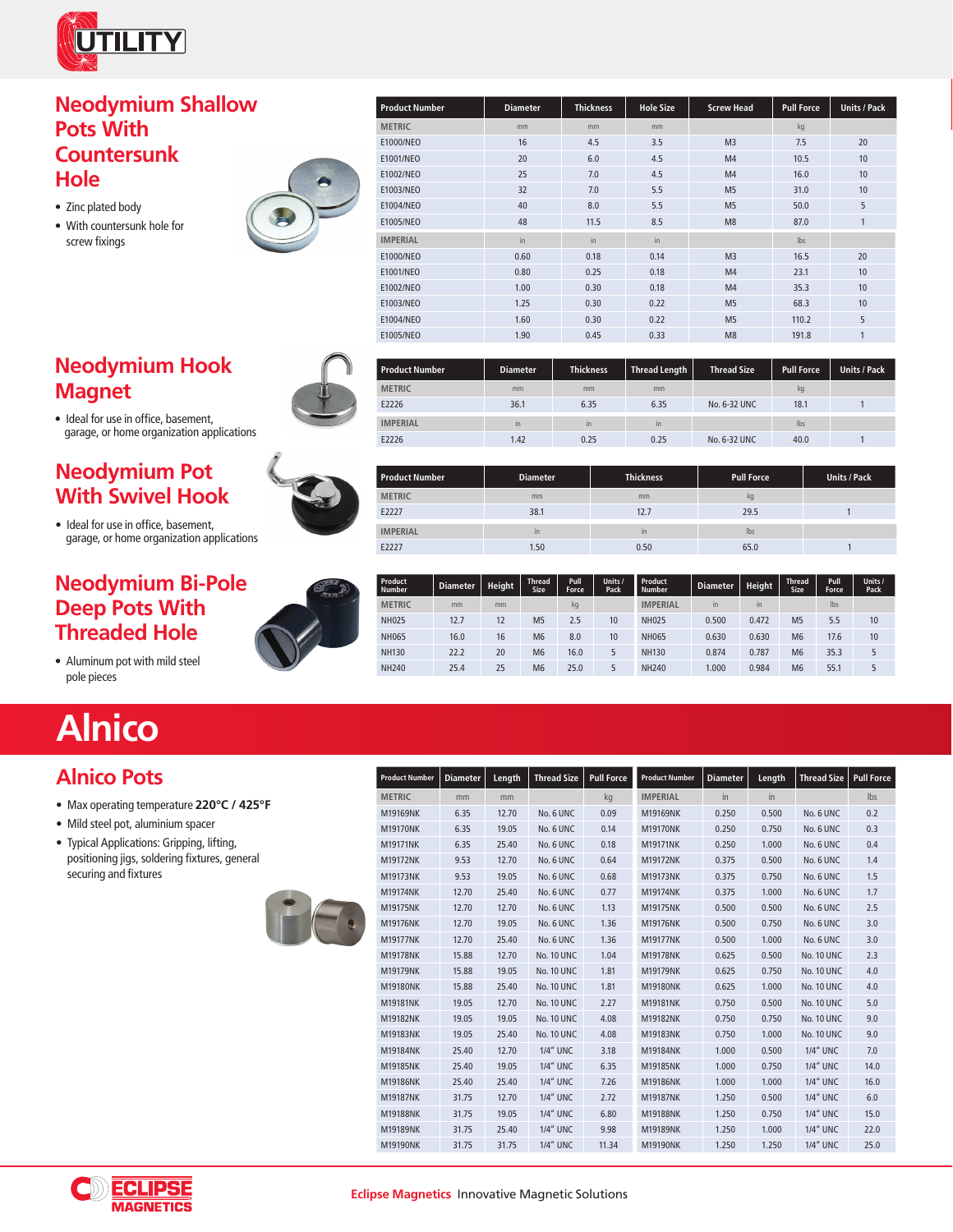

 $Pull Force$ 

# **Ceramic**

# **Ceramic Low Profile Channels**

- Steel channels with ceramic magnets
- 9/32" (7mm) mounting holes

#### **Ceramic Pots**

- Ideal for retail, display or industrial • holding or mounting applications
- **Style A: Nickel Plated Pot**
- **Style B: Shallow Pot With Loop**
- **Style C: Shallow Pot With Bolt**



Style B

Style C

| <b>Product Number</b> | Length | Width | <b>Height</b> | <b>Pull Force</b> | <b>Product Number</b> | Length | Width | <b>Height</b> | Pull For   |
|-----------------------|--------|-------|---------------|-------------------|-----------------------|--------|-------|---------------|------------|
| <b>METRIC</b>         | mm     | mm    | mm            | kg                | <b>IMPERIAL</b>       | in     | in    | in            | <b>lbs</b> |
| E660                  | 139.7  | 34.9  | 9.5           | 12                | E660                  | 5.5    | 1.4   | 0.4           | 28         |
| E662                  | 139.7  | 34.9  | 14.3          | 22                | E662                  | 5.5    | 1.4   | 0.6           | 49         |
| E663                  | 304.8  | 38.1  | 8.7           | 6                 | E663                  | 12.0   | 1.5   | 0.3           | 15         |
| E664                  | 304.8  | 38.1  | 15.9          | 13                | E664                  | 12.0   | 1.5   | 0.6           | 30         |
| E665                  | 304.8  | 50.8  | 15.9          | 20                | E665                  | 12.0   | 2.0   | 0.6           | 45         |
| E666                  | 304.8  | 50.8  | 15.9          | 27                | E666                  | 12.0   | 2.0   | 0.6           | 60         |

**• High resistance to demagnetization**

**• 80°C/176°F max. operating temp. (unless stated)**



| Style | <b>Product Number</b> | <b>Diameter</b> | <b>Thickness</b> | <b>Pull Force</b> | <b>Style</b> | <b>Product Number</b> | <b>Diameter</b> | <b>Thickness</b> | <b>Pull Force</b> |
|-------|-----------------------|-----------------|------------------|-------------------|--------------|-----------------------|-----------------|------------------|-------------------|
|       | <b>METRIC</b>         | mm              | mm               | kg                |              | <b>IMPERIAL</b>       | in              | in               | Ibs               |
| A     | E680                  | 31.8            | 4.8              | $\overline{2}$    | A            | E680                  | 1.25            | 0.19             | 4                 |
| A     | E681                  | 51.6            | 7.9              | 17                | A            | E681                  | 2.03            | 0.31             | 38                |
| A     | E682                  | 66.8            | 9.7              | 37                | A            | E682                  | 2.63            | 0.38             | 82                |
| A     | E683                  | 82.6            | 11.2             | 43                | A            | E683                  | 3.25            | 0.44             | 95                |
| A     | E2135                 | 124.0           | 13.0             | 90                | A            | E2135                 | 4.90            | 0.50             | 200               |
| B     | E692                  | 30.6            | 30.2             | $\overline{2}$    | B            | E692                  | 1.20            | 1.19             | $\overline{4}$    |
| B     | E693                  | 51.6            | 46.0             | 17                | B            | E693                  | 2.03            | 1.81             | 38                |
| B     | E694                  | 57.2            | 30.2             | 5                 | B            | E694                  | 2.25            | 1.19             | 10                |
| B     | E695                  | 66.7            | 50.8             | 37                | B            | E695                  | 2.63            | 1.94             | 82                |
| B     | E696                  | 96.8            | 47.6             | 43                | B            | E696                  | 3.81            | 1.88             | 95                |
| C     | E697                  | 66.5            | 50.8             | 37                | C            | E697                  | 2.62            | 1.94             | 82                |
| C     | E698                  | 82.6            | 30.2             | 43                | C            | E698                  | 3.25            | 1.19             | 96                |

### **Ceramic Shallow Pots With Countersunk Hole**

• For screw fixing



| <b>Product Number</b> | <b>Diameter</b> | <b>Thickness</b> | <b>Hole Size</b> | <b>Screw Head</b> | <b>Pull Force</b> | <b>Units / Pack</b> |
|-----------------------|-----------------|------------------|------------------|-------------------|-------------------|---------------------|
| <b>METRIC</b>         | mm              | mm               | mm               |                   | kg                |                     |
| E876                  | 25              | 7                | 5.5              | M <sub>5</sub>    | 4.5               | 10                  |
| E877                  | 32              | $\overline{7}$   | 5.5              | M <sub>5</sub>    | 10.0              | 10                  |
| E878                  | 40              | 8                | 5.5              | M <sub>5</sub>    | 20.0              | 5                   |
| <b>IMPERIAL</b>       | in              | in.              | in.              |                   | Ibs               |                     |
| E876                  | 0.984           | 0.276            | 0.217            | M <sub>5</sub>    | 9.9               | 10                  |
| E877                  | 1.260           | 0.276            | 0.217            | M <sub>5</sub>    | 22.0              | 10                  |
| E878                  | 1.575           | 0.315            | 0.217            | M <sub>5</sub>    | 44.1              | 5                   |

# **Ceramic Pots With Hooks**

- Max. operating temperature **120°C/248°F**
- Mild steel pot painted white
- Ideal for retail or general display • applications
- For hanging graphics, utensils, tools etc

| <b>Product Number</b> | <b>Diameter</b> | Height | <b>Thickness</b> | Thread         | <b>Pull Force</b> | <b>Units / Pack</b> |
|-----------------------|-----------------|--------|------------------|----------------|-------------------|---------------------|
| <b>METRIC</b>         | mm              | mm     | mm               |                | kg                |                     |
| E879-RB               | 25              | 8      | 34               | M <sub>4</sub> | 4.0               |                     |
| E880-RB               | 32              | 8      | 34               | M <sub>4</sub> | 8.0               |                     |
| E881-RB               | 36              | 8      | 34               | M <sub>4</sub> | 10.0              |                     |
| <b>IMPERIAL</b>       | in              | in     | in               |                | lbs               |                     |
| E879-RB               | 0.985           | 0.315  | 1.339            | M <sub>4</sub> | 8.8               |                     |
| E880-RB               | 1.260           | 0.315  | 1.339            | M <sub>4</sub> | 17.6              |                     |
| E881-RB               | 1.417           | 0.315  | 1.339            | M <sub>4</sub> | 22.0              |                     |